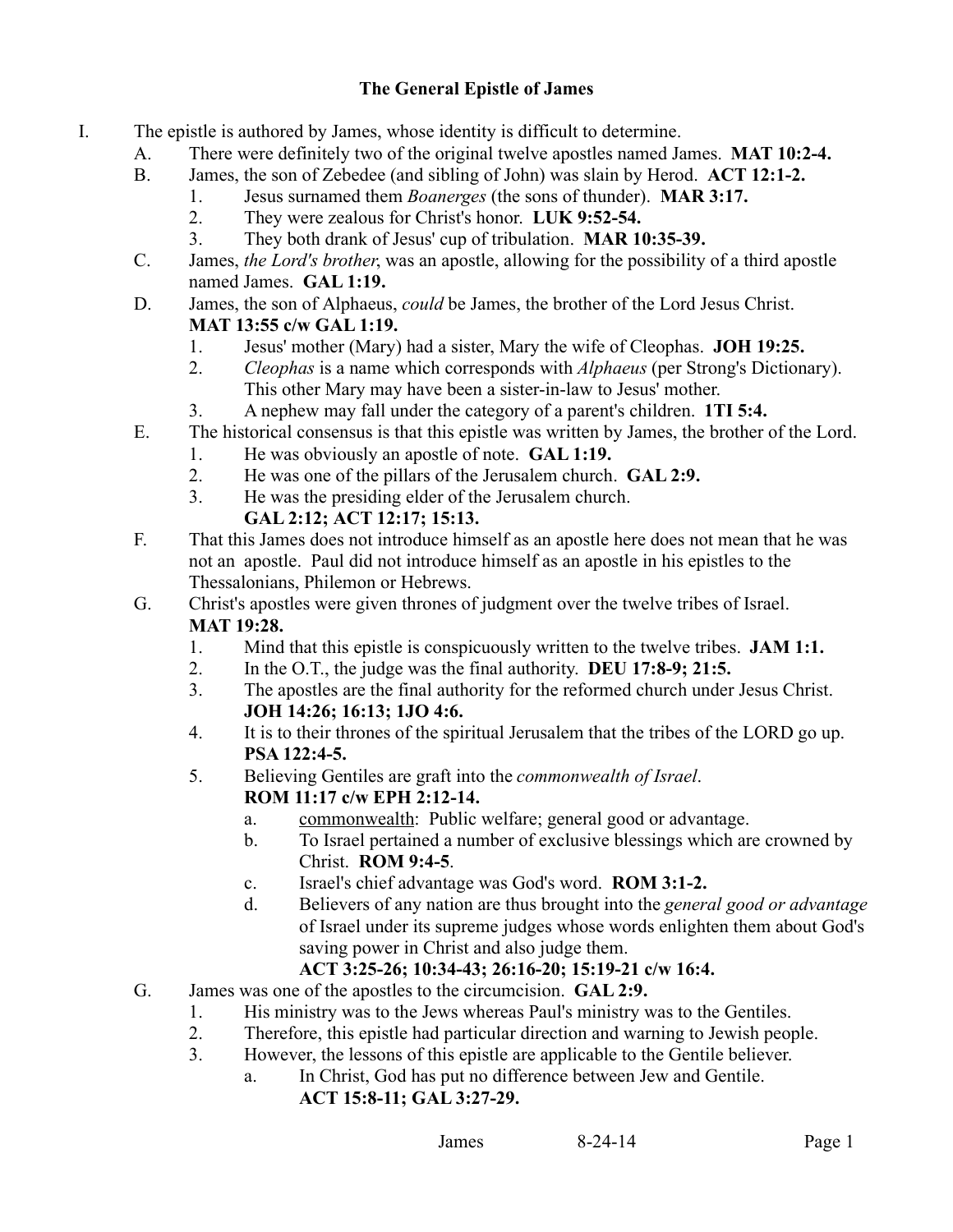- b. They have a common human nature, new birth, Savior, hope, resurrection and future in glory.
- II. The epistle is written to Christians: those who have been joined to Christ as disciples. **JAM 2:7 c/w ACT 11:26.** 
	- A. They are assembling brethren who have the faith of the Lord Jesus Christ. **JAM 2:1-2.**
		- 1. The word translated *assembly* in v. 2 is *sunagoge* (Strong's G4864), most commonly translated as *synagogue*.
		- 2. Assemblies of Jews for worship and instruction are commonly called *synagogues*.
		- 3. This is therefore an example of the reformed Jewish church. **HEB 9:1-10.**
			- a. Mind how this epistle is devoid of the Levitical ordinances of worship.
			- b. Messiah's coming would *purify the sons of Levi*. **MAL 3:1-6 c/w ACT 6:7**.
			- c. John the Baptist was a Levite. All that are joined to God according to his ordinance are spiritual *sons of Levi*, a spiritual priesthood. **1PE 2:5.**
	- B. They are under the oversight of church elders. **JAM 5:14.**
	- C. They are brethren in the truth, which could not be said of unbelievers. **JAM 5:19-20.**
	- D. It will be helpful to keep in mind that the early Christian movement among the Jews was:
		- 1. numerically large. **ACT 2:41; 4:4; 6:7; 21:20.**
			- 2. not immune to the "bad fish" syndrome of **MAT 13:47-48.**
			- 3. infiltrated by false brethren, including Pharisees. **GAL 2:1-4, 12 c/w ACT 15:1-5.**
				- a. Pharisees were wealth-oriented and exploitative.
					- **MAT 23:14-17; LUK 16:14.**
				- b. False brethren of the Jews would be in the church teaching heresies for financial gain. **2PE 2:1-3 c/w TIT 1:10-11.**
				- c. They sought to buffer ostracism by their own countrymen by "judaizing" the gospel. **GAL 6:12.**
- III. James has much to say against the deceitfulness and corrupting influence of riches.

#### **JAM 1:9-10; 2:1-6; 4:13-16; 5:1-6.**

- A. An indicator of genuine conversion and faith for the Jewish believers was abandoning their traditional notions of redemption with money. **1PE 1:18-19.**
- B. James essentially continues the historic teaching of the Jewish prophets which set in contrast vain trust in riches with vital trust in a Redeemer. **PSA 49:6-17.**
- C. The gospel of wealth versus the gospel of grace was the cause of much grief amongst them. **JAM 4:1-2 c/w 5:6.**
- D. Similar instruction and warnings against covetousness were given to the churches of the Gentiles. **1TI 6:17; REV 3:17.**
- IV. An emphasis is given throughout the epistle on the need for patience, particularly in trials. **JAM 1:3-4; 5:7-11 c/w ROM 12:12.**
	- A. Many Hebrew believers underwent a great trial in coming to Christ and therefore had need of patience. **HEB 10:32-36.**
	- B. Unless patience is allowed to do its work in us, we will never come to fullness. **JAM 1:4**.
- V. James also warns against vain religion, religion that is of no effect, profit or value. **JAM 1:26; 2:14-20.**
	- A. Simply saying we believe is not enough. Believers are to maintain good works. **TIT 3:8.**
	- B. James stresses good works as the proof of genuine, profitable faith.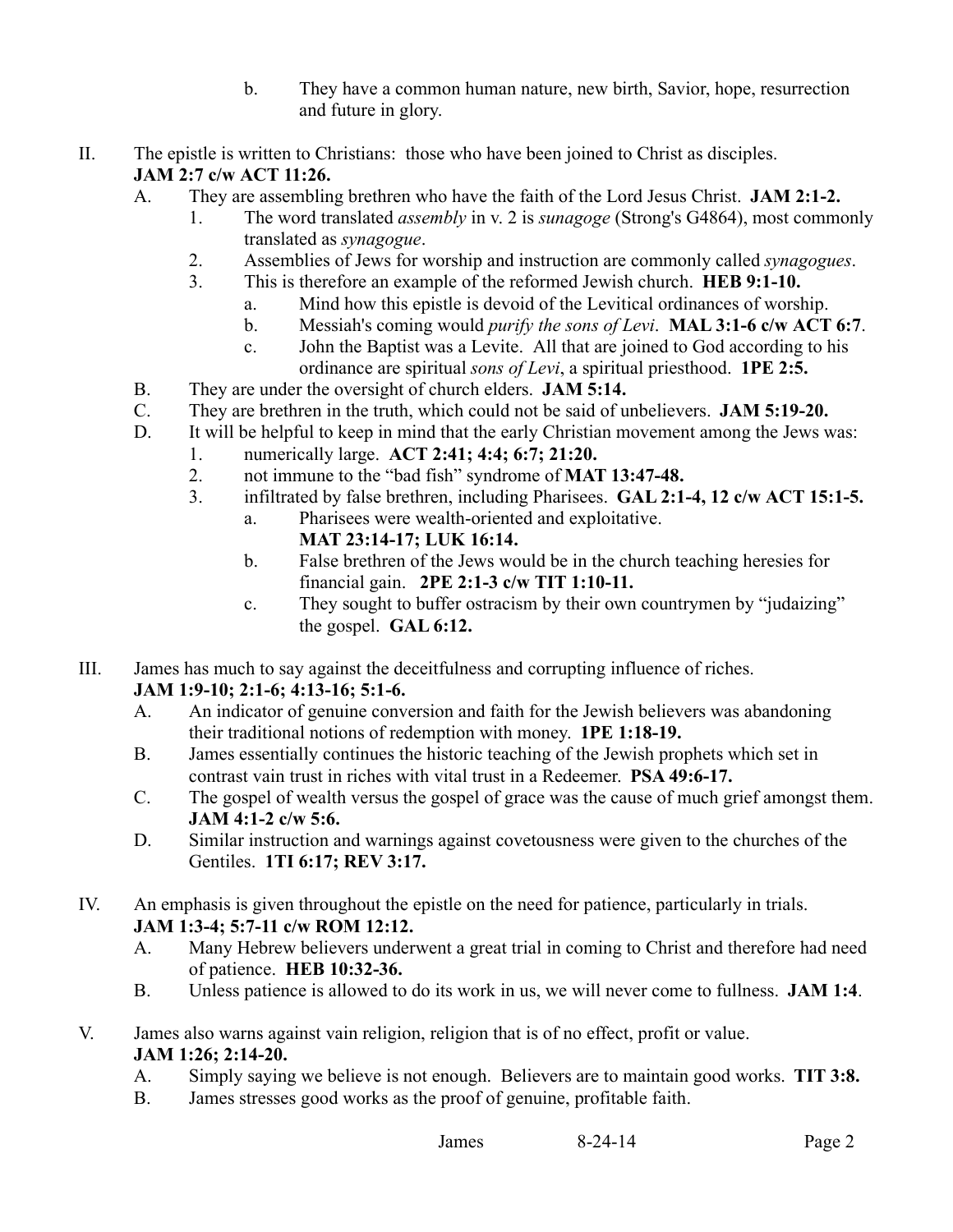- C. Good works are essential to effective witnessing. **1PE 2:12; MAT 5:16.**
- D. God will not hold guiltless those who take His name in vain. **EXO 20:7.**
- E. Ananias and Sapphira tried a pretence of faith and were slain. **ACT 5:1-11.**
- F. God is dead serious about church and we had best be likewise.

### **Chapter 1.**

### **vs. 1-4.**

- A. James opens his epistle with the purpose and desire of godly ministry, that saints would be brought to perfection (fullness) in Christ. **EPH 4:11-13 c/w COL 1:27-29.**
	- 1. Mark it well: the perfecting of man comes not by wealth, education, social reform or genetic engineering. It comes by conformity to the Lord Jesus Christ, the Ultimate Man.
	- 2. As James makes plain, God's methods for perfecting men are not the things that the natural man would choose.
- B. James introduces himself as "...a servant of God and of the Lord Jesus Christ..." (**v. 1**).
	- 1. Jesus Christ should be honored as the Father is honored. **JOH 5:23.**
	- 2. Those who serve the Son will the Father honor. **JOH 12:26.**
	- 3. Those who deny the Son have not the Father. **1JO 2:23.**
	- 4. James made it clear to anyone who should read his words that he was in the service of the LORD God Who had said, "Kiss the Son..." (**PSA 2:11-12 c/w JOH 5:18**).
- C. James gives greeting to "...the twelve tribes scattered abroad..." (**v. 1**).
	- 1. This does not bode well for the theory of the "lost ten tribes."
	- 2. Paul described the twelve tribes in his day as *instantly* (urgently) *serving God*. **ACT 26:7**.
	- 3. That the twelve tribes of Israel were scattered abroad is one thing; that ten of them were lost in the mists of history is another.
	- 4. Moses had warned Israel that God would scatter them abroad if they turned away from Him. **DEU 28:63-64.**
		- a. A major scattering of ten tribes occurred when the Assyrian empire was given power over them. **2KI 17:6, 22-24**.
			- (1) God divorced the ten tribes (Israel) but remained in covenant union with Judah. **JER 3:8.**
			- (2) God could not take Israel back into covenant with Himself under the Law after she had been put away and had married to another god. **DEU 24:1-4; JER 3:1.**
			- (3) With the death of "God manifest in the flesh" (Jesus Christ), the dispersed ten tribes could be brought back into covenant with God under a New Testament/Covenant. **ROM 7:1-6.**
		- b. The nation of Judah was later overcome and the people scattered abroad by the Babylonians. **JER 9:16; NEH 1:8.**
			- (1) After seventy years captivity, some of the scattered people returned to Jerusalem and Judah. **EZR 9:8.**
			- (2) Many remained dispersed among the Gentiles. **EST 3:8; JOH 7:35.**
			- (3) Devout Jews from every nation under heaven came to Jerusalem for the Day of Pentecost. **ACT 2:5.**
		- c. The last scattering of natural Israel occurred in the 1st C. by Rome. **LUK 21:24.**
			- (1) The first mention in Scripture of a corporate body of people being scattered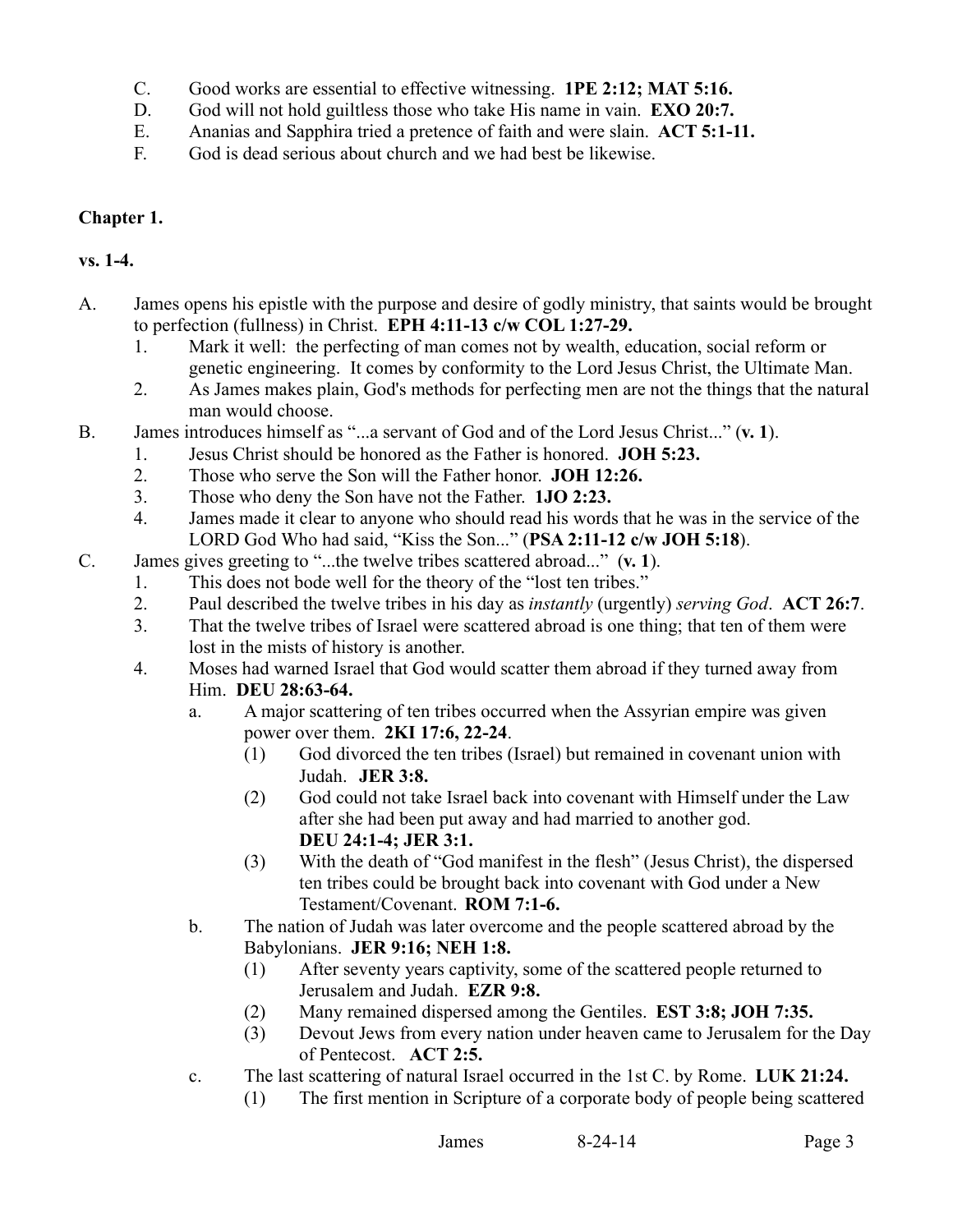is where the men of old Babel were building in defiance of God. **GEN 11:8-9.**

- (2) It was for the defiance of *the builders* that natural Israel would be set at nought and scattered. **MAT 21:42-44 c/w 1TH 2:14-16.**
- 5. It was owing to another "scattering abroad" that the gospel reached out into the regions where the scattered tribes of Israel were in the nations. **ACT 8:1-4 c/w ACT 11:19-21.**
- 6. Jesus Christ is the great Gatherer of His people. **GEN 49:10; JOH 10:15-16; 11:51-52.** 
	- a. God's purpose was to "...in the dispensation of the fulness of times he might gather together in one all things IN Christ, both which are in heaven, and which are on the earth; even in him" (**EPH 1:9-10**).
		- (1) We are living in that dispensation. This is the last age when times are being fulfilled or completed.
		- (2) Since Christ's first coming we have been in *the last days* (**HEB 1:2; ACT 2:16-17**), *the last time* (**1JO 2:18**) and *the end of the world.* (**HEB 9:26; 1CO 10:11**).
	- b. This gathering process was marked by the beginning of Christ's public ministry. **GAL 4:4 c/w MAR 1:15.**
	- c. Jesus Christ's resurrection was a gathering together of His spirit, soul and body.
	- d. The elect are quickened together with Christ, raised up together, and made to sit together in the heavenly places in Christ. **EPH 2:5-6.**
	- e. This gathering process includes the assembling of believers as local churches which worship Him and conduct His business. **1CO 5:4 c/w HEB 10:25.**
	- f. This process broadened with the gathering in of elect Gentiles while Israel was *sifted among the nations*, and this is the prophesied raising up of David's fallen tabernacle. **AMO 9:9-12 c/w ACT 15:13-17.**
	- g. This process is perfected at the Second Coming and general resurrection. **MAR 13:26-27 c/w 1TH 4:14-18; 2TH 2:1.** 
		- (1) Everything IN Christ, which includes God (**COL 2:9; JOH 14:11**), all the elect (**EPH 1:4**), all spiritual blessings (**EPH 1:3**) and our eternal inheritance (**EPH 1:11**) will be gathered together and never again separated.
		- (2) The heavenly angels will also be part of this gathering. **HEB 12:22-23 REV 7:9-12; 19:10 c/w EPH 3:15.**
		- (3) The scattering effect of sin will then be completely eliminated.
	- h. All of this gathering together in Christ is owing to His agony and death of the cross. Christ endured the judgment of being separated, broken and scattered that we might be *gathered together in one*. **JOH 11:49-52.**
		- (1) His disciples were scattered from Him. **MAT 26:31, 56.**
		- (2) His body was broken. **1CO 11:23-24.**
		- (3) His bones were out of joint. **PSA 22:14.**
		- (4) His blood was shed, separated from His body. **MAT 26:28.**
		- (5) His heart was broken. **PSA 69:20.**
		- (6) He was forsaken of God. **MAT 27:46.**
		- (7) His soul was poured out unto death. **ISA 53:12.**
		- (8) His spirit departed from His body. **LUK 23:46.**
	- i. But Christ came back together in the resurrection and ascended to heaven to be rejoined with His Father.
		- (1) He is the firstfruits of them that sleep and our forerunner to glory. **1CO 15:20; HEB 6:20.**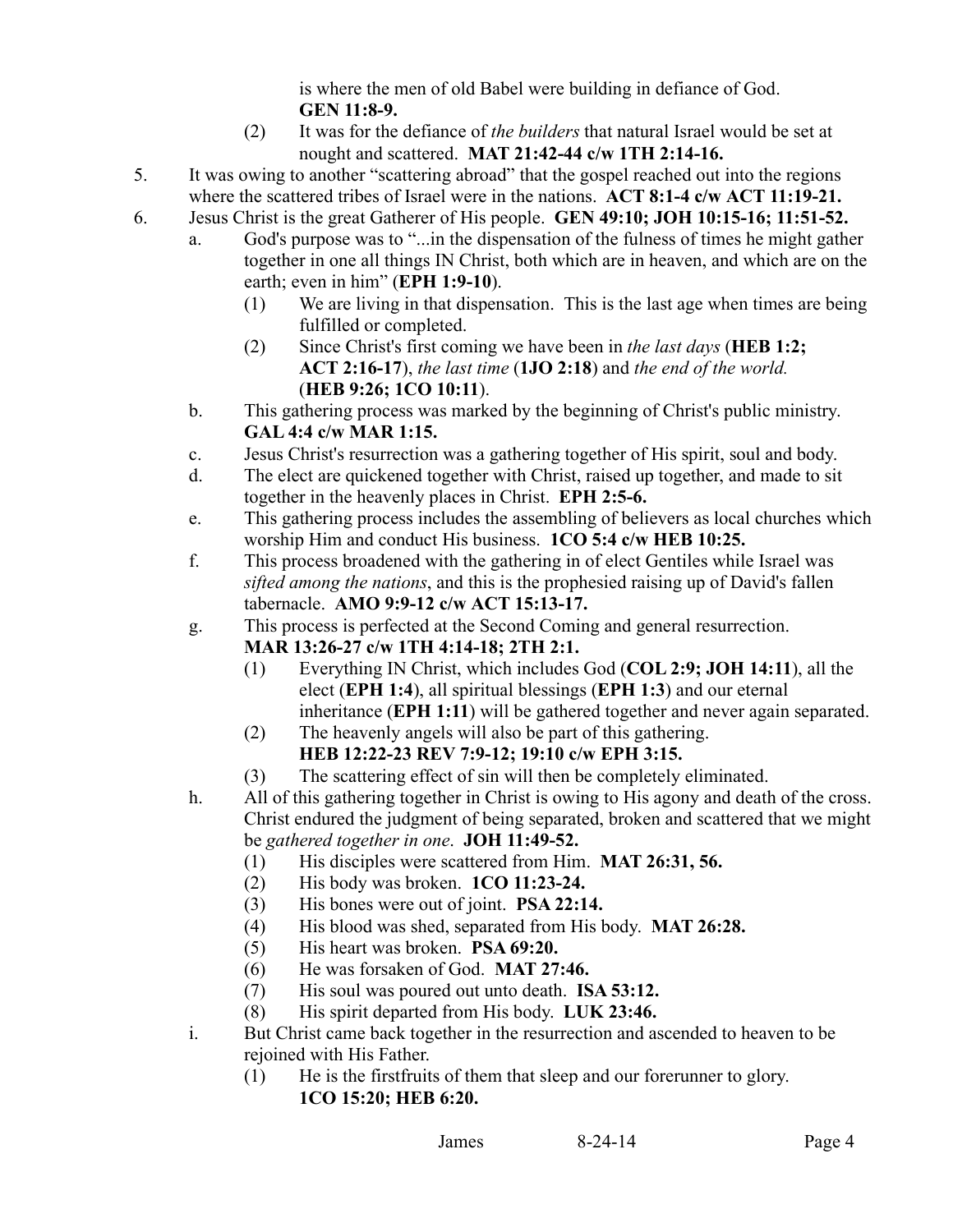- (2) He is the guarantee that all things in Him will be *gathered together in one*.
- D. James begins with how to properly respond to stress, which all believers face. **vs. 2-4.**
	- 1. Until we are fully delivered from the general curse of Adam, we will groan in pain. **ROM 8:22-23 c/w REV 22:3.** 
		- 2. James speaks of temptations that are to be received with joy and borne *patiently*.
			- a. Our tendency is to react to such temptations with *passion, panic* or *paralysis*.
			- b. Our attitude has much to do with our success or failure as maturing believers.
		- 3. tempt: I. To try, make trial of, put to the test or proof; to try the quality, worth, or truth of. II. To try to attract, to entice (a person) to do evil; to present attractions to the passions or frailties of; to allure or incite to evil with the prospect of some pleasure or advantage.
		- 4. There are three basic categories of temptations:
			- a. enticements to sin through lusts of the flesh. **JAM 1:14.**
			- b. provocations of God. **1CO 10:9; MAT 4:7.**
			- c. trial by testing or afflictions.

# **GEN 22:1 c/w HEB 11:17; DEU 8:2-3; GAL 4:13-14.**

- (1) This kind of temptation may be counted *a joy* to fall into and is what James is obviously addressing by virtue of **v. 3**, "...the trying of your faith..."
- (2) The other two should be counted *a fear* to fall into. **HEB 10:31.**
- 5. Such temptations as James is considering are *divers*.
	- a. divers: Different or not alike in character or quality; not of the same kind.
	- b. Some of the Jewish Christians were sick. **JAM 5:13-14.**
	- c. Some had suffered reproach for their faith. **HEB 10:33.**
	- d. Some had suffered financial loss. **HEB 10:34.**
	- e. Some had been oppressed. **JAM 2:6.**
	- f. Some had been defrauded. **JAM 5:4 c/w 1CO 6:8.**
	- g. Some had suffered legal injustices. **JAM 5:6.**
	- h. Health issues, money issues, persecution, oppression, fraud, injustices: these remain our divers temptations!
	- i. (**PSA 34:19**) Many are the afflictions of the righteous: but the LORD delivereth him out of them all.
- 6. Mind the expression, "...fall into..." (**v. 2**).
	- a. There are temptations we may *fall into* because of our faith or the everyday course of life in a broken world. **ACT 20:19, 22; LUK 10:30; 2KI 13:14.**
	- b. There are other temptations we may *fall into* because of poor judgment on our own part. **PRO 19:3; 1TI 6:9.**
	- c. Suffice it to say that the only proper rejoicing when poor judgment causes us to fall into temptation is after repentance. **2CO 7:9.**
	- d. Mind also that "fall into" is not "dive into." We are not justified in continually forbidding ourselves that which God has given us to enjoy under color of attaining a higher spirituality and so put ourselves into a temptation by a false affliction.
		- (1) Paul condemns such false religious asceticism. **COL 2:20-23.**
		- (2) Such unnatural proscriptions are of the wrong spirit! **1TI 4:1-3.**
		- (3) Deliberate restrictions of blessed natural pleasures are only to be temporary. **1CO 7:5.**
- 7. Peter likewise refers to these temptations as cause for rejoicing. **1PE 1:5-9.**
	- a. They are indeed *divers*: "...manifold temptations..." (**1PE 1:6**).
	- b. They may be necessary: "if need be..." (**1PE 1:6**).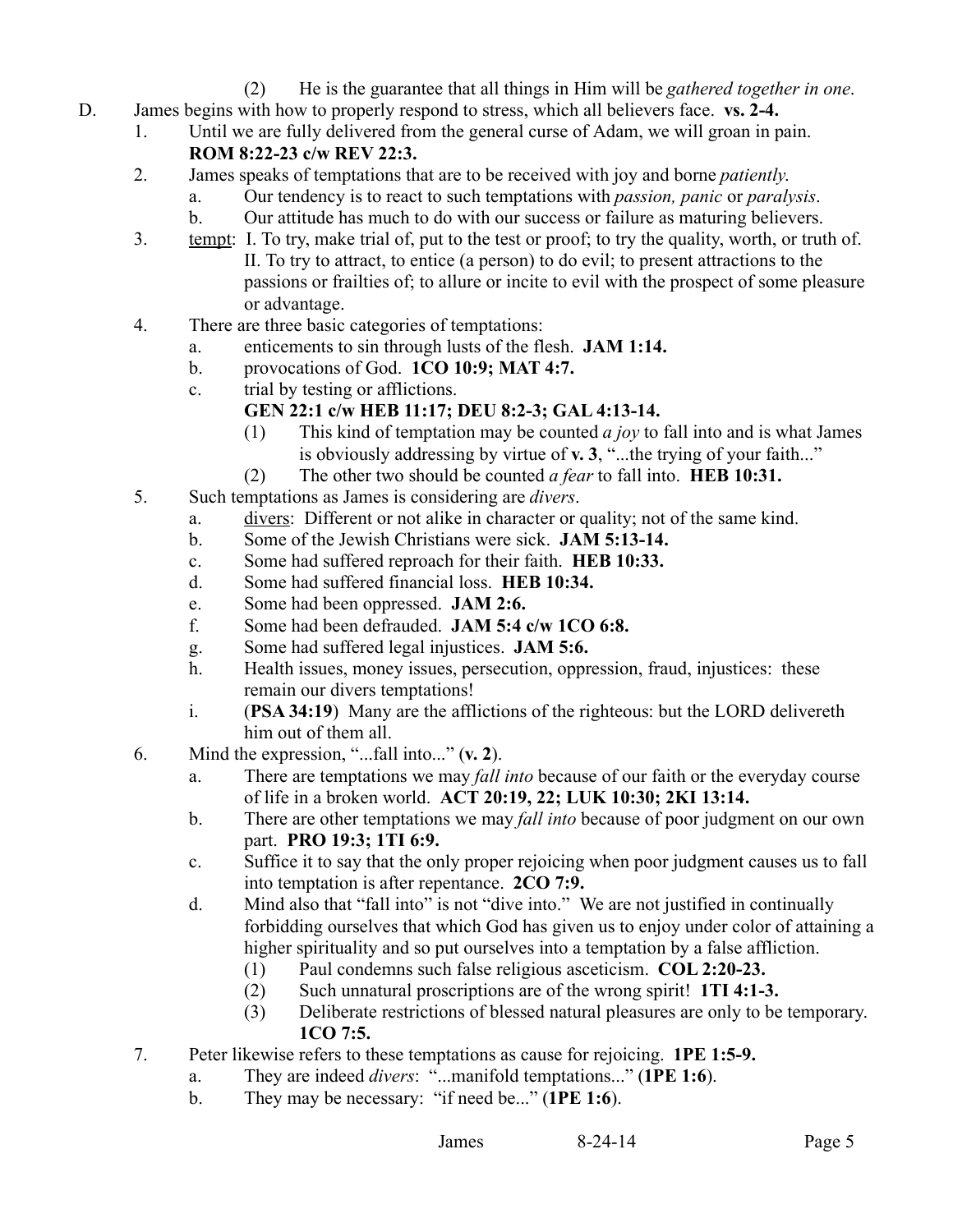- (1) We are not well-suited for unalloyed joy, ease and exaltation in this life.
- (2) These afflictions save us from undue exaltation and from independence from God and His grace. **GEN 32:32 c/w 2CO 12:7-10.**
- c. They do produce heaviness (**1PE 1:6**) but not a heaviness without hope, purpose or end.
	- (1) They are "...for a season..." and relatively light. **2CO 4:17**.
	- (2) The sufferings of hell and the lake of fire are neither temporary nor light. **REV 14:11; 20:10, 15.**
	- (3) These facts alone are cause for rejoicing!
- d. We should therefore rejoice in divers temptations because:
	- (1) we deserve eternal torment, not temporary affliction!
	- (2) eternal life is secured for us by God and not imperiled by our present troubles. It is well with our souls. **1PE 1:5.**
	- (3) we have opportunity to partake in the fellowship of Christ's sufferings. **PHIL 3:10.**
	- (4) momentary affliction is nothing compared with eternal glory. **ROM 8:18.**
	- (5) our faith is being tried in order to purify it for Christ's glory. **1PE 1:7.**
	- (6) our reward is great in heaven. **LUK 6:22-23.**
	- (7) it provides opportunity to know our foundation and depth. **MAT 7:24-25; LUK 8:13-15.**
	- (8) it gives God occasion to reprove Satan. **JOB 2:3.**
	- (9) it provides opportunity for the encouragement of others' faith. **PHIL 1:12-14.**
	- (10) "...the trying of your faith worketh patience" (**v. 3**).
- e. A faith that collapses under pressure is not a strong faith. **PRO 24:10.**
- 8. If we know the purpose for the temptation / trial of faith is to work patience in us to bring us to completion, we can count it all joy. **vs. 3-4.**
	- a. patience: The suffering or enduring (of pain, trouble, or evil) with calmness and composure; the quality or capacity of so suffering or enduring.
	- b. Mind the phrase, "...knowing this..." (**v. 3**). This is not speculation.
		- (1) It is known by revelation. God has declared His purpose for such trials. **DEU 8:2-3, 16; PSA 119:67, 71, 75; JOH 15:2.**
		- (2) It is known by revelation that trials are designed to work patience, experience and hope which "...maketh not ashamed..." (**ROM 5:3-5 c/w PHIL 1:20**).
		- (3) If we have done good and yet undergo such trials, we need not be asking ourselves, "Why does this have to happen to me?" We should know better.
	- c. The trial works patience by giving us an occasion to continue in our faith despite the pressure to deny it.
	- d. We would never know patience if we had no troubles!
	- e. Patient saints keep the commandments of God and the faith of Jesus rather than abandoning them under pressure. **REV 14:12.**
	- f. True patience is continuing in *well doing*. **ROM 2:7.**
		- (1) That one is to patiently *continue* in well doing implies that a trial neither initiates nor terminates the well doing.
		- (2) The trial may indeed be *because* of well doing. **1PE 2:19.**
		- (3) This kind of patience is commendable and stands in opposition to suffering patiently when buffeted for our faults. **1PE 2:20.**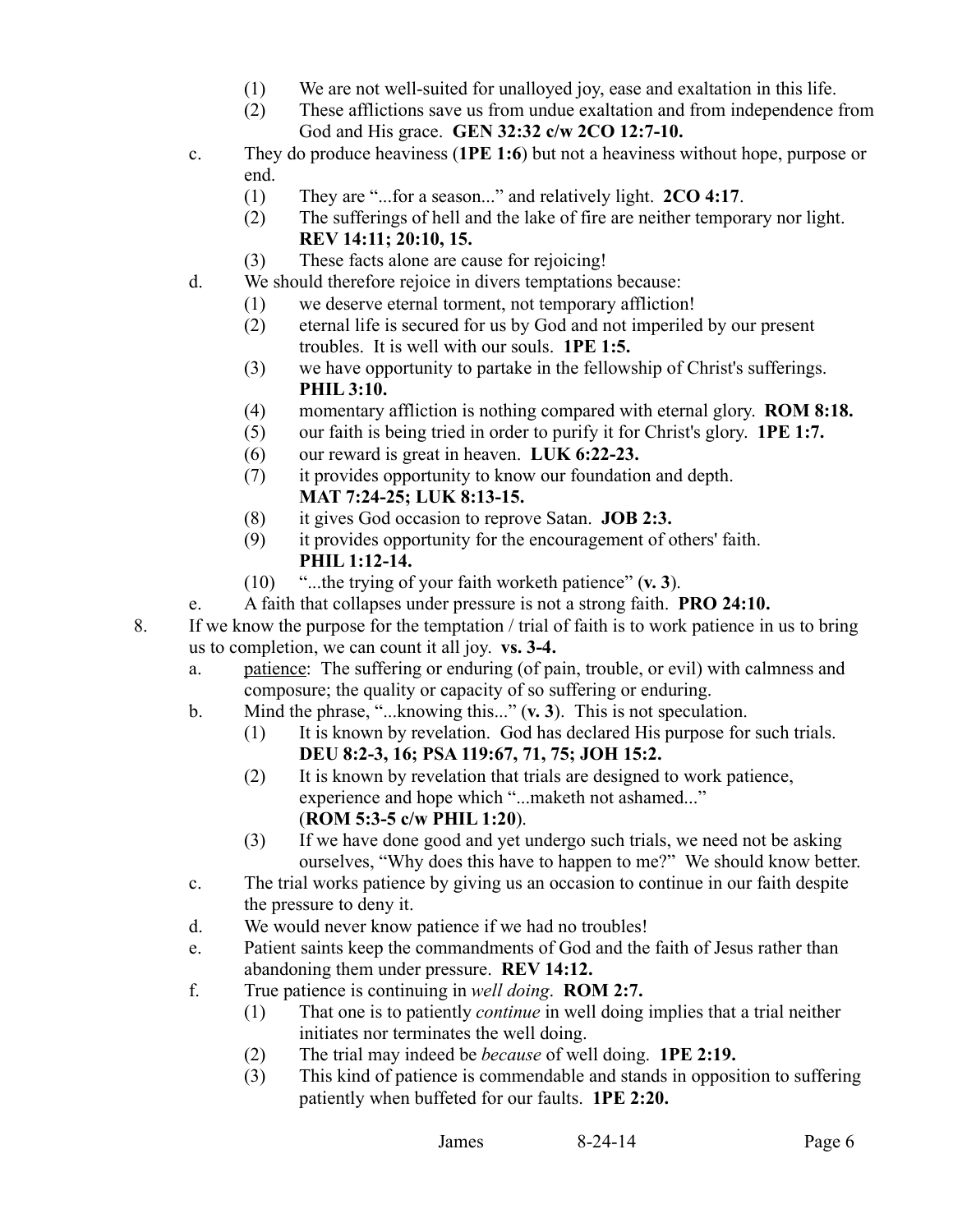- g. It is in this patient continuance that we have the assurance that we are the children of God bound for eternal glory. **COL 1:21-23; 1JO 2:19.**
- 9. Patience has its perfect (fully accomplished) work when we are "...perfect and entire, wanting nothing" (**v. 4**).
	- a. We are thus when we stand perfect and complete in all the will of God. **COL 4:12.**
		- (1) We are doing whatsoever the Lord commands *without murmuring*. **PHIL 2:14.**
		- (2) We are "...blameless and harmless, the sons of God, without rebuke..." (**PHIL 2:15**).
	- b. Mind that the goal is the *perfect man*, i.e., the fully formed, mature believer.
		- (1) The perfect man offends not in word. **JAM 3:2.**
		- (2) How often do we fail by immediately reacting to pressure with offensive words!
		- (3) (**JAM 1:19**) Wherefore, my beloved brethren, let every man be swift to hear, slow to speak, slow to wrath:
		- (4) If we would let patience have her perfect work, our mouth is a good place to let her start. And this means a reform of the heart. **MAT 12:34.**
	- c. This work will go until the coming of the Lord. **JAM 5:7.**
	- d. The man who brings forth fruit with patience is in contrast to the man brings forth no fruit unto perfection. **LUK 8:14-15.**
	- e. When you emerge from under the pressure with the same faith, only improved, patience is having her perfect work.
- 10. Thus, our response to stress is to be one of joy and patience.
- 11. If we respond to trials with bitterness, murmuring, rebellion or desertion, this reveals that faith is very weak or even false.
- 12. (**1PE 5:10**) But the God of all grace, who hath called us unto his eternal glory by Christ Jesus, after that ye have suffered a while, make you perfect, stablish, strengthen, settle you.
- 13. (**JOB 23:10**) But he knoweth the way that I take: when he hath tried me, I shall come forth as gold.
- 14. (**JAM 1:12**) Blessed is the man that endureth temptation: for when he is tried, he shall receive the crown of life, which the Lord hath promised to them that love him.

# **vs. 5-8.**

- A. Having encouraged the believers to expect and bear patiently the pressures that might challenge their stedfastness of faith, James points them to *wisdom*.
	- 1. wisdom: Capacity of judging rightly in matters relating to life and conduct; soundness of judgment in the choice of means and ends; sometimes, less strictly, sound sense, esp. in practical affairs.
	- 2. Obviously, strength is needed to bear something. **NEH 4:10; ROM 15:1.**
	- 3. Wisdom accords with and increases strength. **PRO 24:5; ECC 7:19.**
	- 4. Those who are filled with God's wisdom are thus "...Strengthened with all might, according to his glorious power, unto all patience and longsuffering with joyfulness;" (**COL 1:9-11**).
	- 5. The wicked rich who might well be clinging to old notions that material wealth is a security against trouble were missing the reality. **JAM 5:1-6 c/w PSA 73:3-12.**
		- a. The rich think their wealth is their defence. **PRO 18:11.**
		- b. They are seldom short of "friends." **PRO 14:20.**
		- c. They can buy judgment. **MIC 3:8-12.**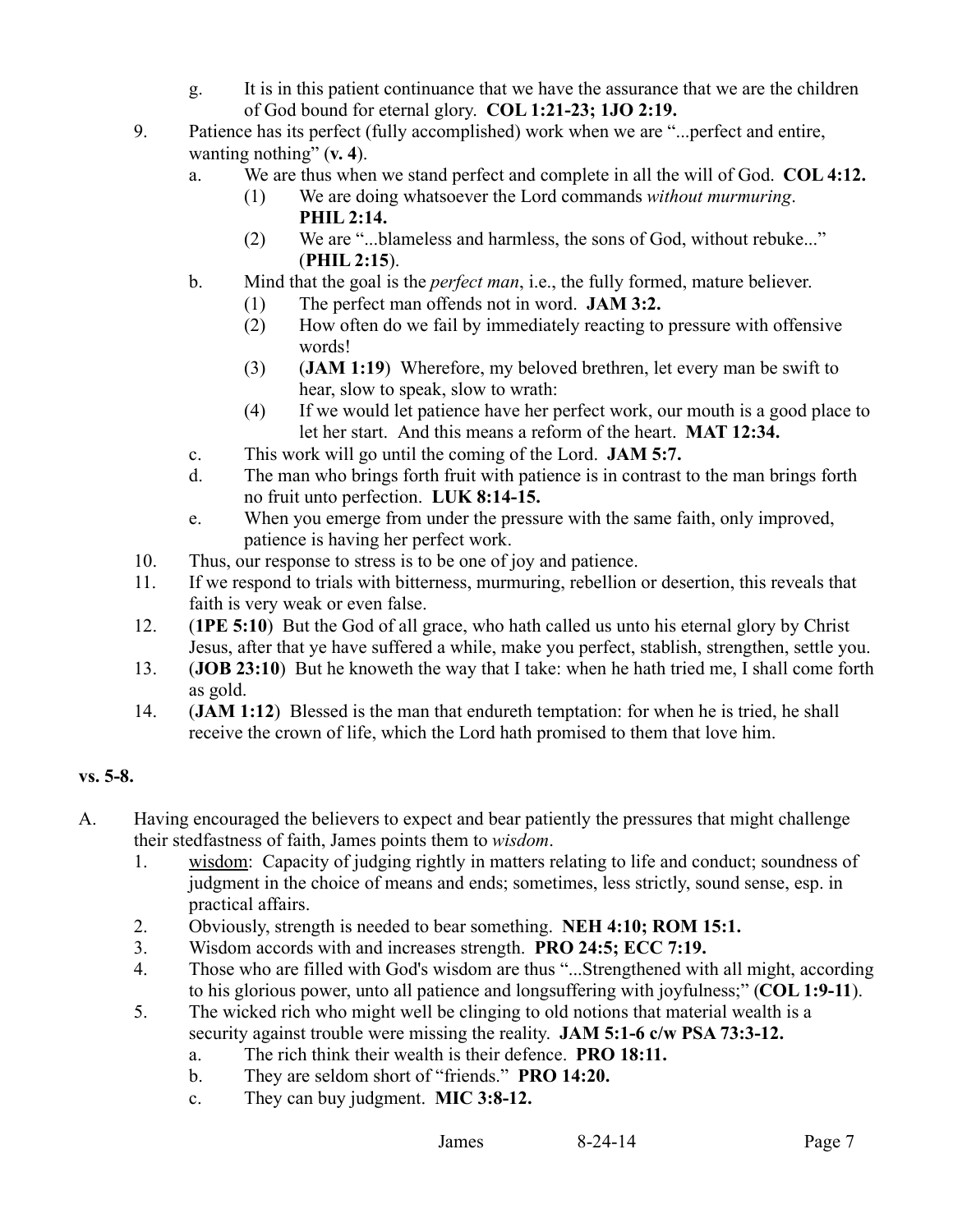- d. They can buy the best of anything and hire the best for anything.
- e. But their riches profit not in the day of wrath. **PRO 11:4 c/w 2CH 16:12.**
	- (1) How many wealthy people would have given their entire fortune for deliverance from sickness or death?
	- (2) If all a man has is material wealth in such times, he has not much.
- f. Money is a defence but it pales in comparison to wisdom. **ECC 7:12; PRO 16:16**.
- g. How many have had wealth but no wisdom?! It is well said that *a fool and his money are soon parted*. **PRO 20:21; 13:11.**
- 6. Wisdom, not wealth, brings life to its fullest potential. **PRO 4:7-13.**
	- a. As the believer grows in God's wisdom, he sees the bigger picture of the divers temptations of this world into which he falls: the patient perfecting of his faith to be rewarded at Christ's coming. **1PE 1:7.**
	- b. He sees Jesus Christ "In whom are hid all the treasures of wisdom and knowledge" (**COL 3:3**) as the supreme model of living godly, suffering patiently and winning.
	- c. He learns to "Rejoice in the Lord alway..." (**PHIL 4:4**) and so builds strength since "...the joy of the LORD is your strength" (**NEH 8:10**).
	- d. He is increasingly able to be a good example to the less wise, harmlessly. **JAM 3:13; MAT 10:16.**
	- e. It is the *faithful* and *wise* servant that excels. **MAT 24:45.**
- B. Mind some observations about **v. 5**.
	- 1. Some believers may lack wisdom but it is not necessarily an irremediable condition.
	- 2. There is a resource of wisdom available: God. **JAM 1:17**.
		- a. God has recorded this wisdom in the Scriptures. **PSA 19:7.**
		- b. The Scriptures are able to make one wise unto salvation. **2TI 3:15.**
	- 3. God is ready and willing to give this wisdom indiscriminately and *liberally* (bountifully, freely, generously). **1KI 3:5-13 c/w PSA 84:11; PSA 81:10.**
	- 4. This wisdom is given upon asking, a conditional giving. **MAT 7:7 c/w JAM 4:2.**
	- 5. God is not going to be upset because you have had to ask for wisdom. **JER 33:2-3.**
	- 6. This wisdom SHALL be given because God is faithful (**JAM 1:17**) but:
		- a. there are qualifications. **vs. 6-8.**
		- b. it is not implied that it happens all at once. **PRO 4:18.**
	- 7. When under pressure, pray for wisdom, get into God's word and hear it preached.
		- a. You will find the words of comfort and hope you need to bear up under trial.
			- (1) Maybe you have suffered a great injustice for doing good but you remember how Joseph held faithful until God exalted him. **GEN 45:5-8 c/w ISA 66:5.**
			- (2) Perhaps God allowed a tragedy in your life but you remember Job's resolve under pressure to trust God and he was eventually exalted. **JOB 13:15; JOB 42:12 c/w JAM 5:11.**
		- b. The Lord Jesus in His agonies clung to God's words and commended His spirit in trust to the Father. **ACT 2:25-28; LUK 23:46.**
	- 8. This heavenly wisdom consists of elements that make for a settled soul and a robust church. **JAM 3:17.**
- C. Only those who *ask in faith without any wavering* will receive this wisdom.

# **vs. 6-8 c/w MAR 11:23-24; 1JO 5:14-15.**

- 1. If one does not believe in God's existence, he is worse off than a devil (**JAM 2:19**) and wasting his time. **HEB 11:6.**
	- a. Creation, revelation, reason and experience confirm God's existence. **ROM 1:18-20.**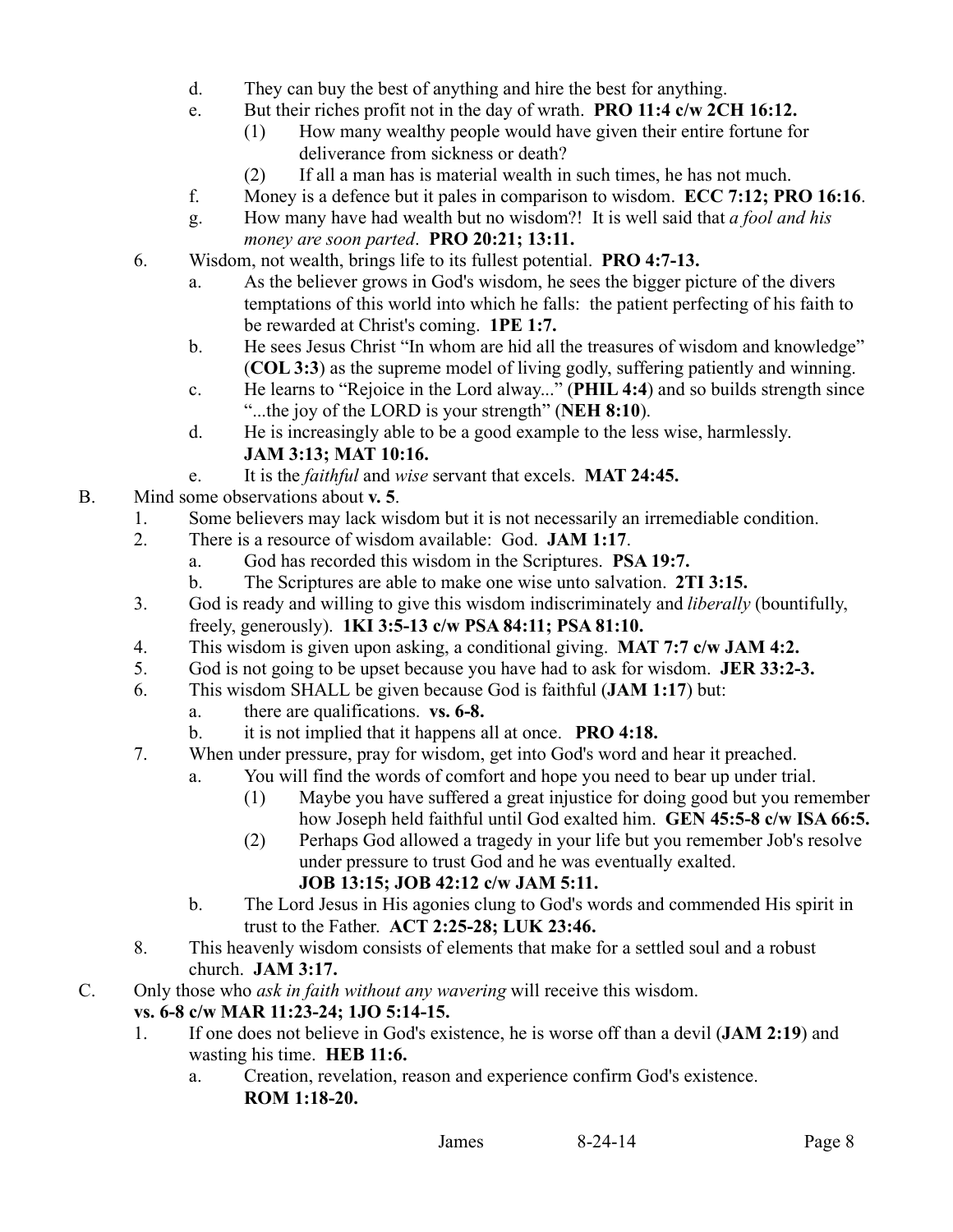- b. If you are weak in the knowledge of the proofs of God's existence, this does not mean that you are denying His existence. Make inquiry of someone who knows these proofs and familiarize yourself with them.
- 2. waverer: One who wavers; one who is undecided or vacillates in opinion or choice; one who falters in allegiance....
	- a. The Greek underlying "nothing wavering" (**v. 6**) is translated "doubting nothing" in **ACT 10:20.**
	- b. Doubting is the antithesis of believing. **ROM 14:22-23.**
	- c. When Israel out of fear and self-interest doubted that God would honor His promise to give them Canaan, they were charged with *unbelief* and *despising the reward*. **PSA 106:24.**
		- (1) If you doubt that God is going to give you wisdom according to His promise when you ask and study, you are essentially despising the reward of wisdom.
		- (2) Don't then be surprised if wisdom eludes you (**PRO 14:6 c/w 2TI 3:7)**: "For let not that man think that he shall receive any thing of the Lord" (**v. 7**).
		- (3) Don't then be surprised if you do not process a trial of faith correctly and so abandon the faith under pressure. **MAT 13:20-21.**
- 3. The waverer is described as a "...double minded man..." (**v. 8**).
	- a. double-minded: Having two 'minds'; undecided or wavering in mind.
	- b. He can't decide if God is or is not, whether God will honor His promises or not, whether submission to His will is worth it or not.
	- c. He is unlike Abraham who in the face of the impossible "...staggered not at the promise of God through unbelief; but was strong in faith..." (**ROM 4:17-21**).
	- d. Underlying this condition is a heart in need of purification: there is a sin problem that needs to be addressed. **JAM 4:7-8.**
	- e. The double minded man is *unstable in all his ways,* and the unstable man will *not excel*. **GEN 49:4.**
		- (1) The instability will manifest itself in every facet of his Christian experience.
		- (2) He will be as shifting as "...a wave of the sea driven with the wind and tossed" (**v. 6**), "...given to change..." (**PRO 24:21**).
		- (3) He will not be a compass but a weathervane. **EPH 4:14 c/w 2CO 11:3-4.**
		- (4) Satan beguiles unstable souls. **2PE 2:14.**
- 4. This speaks to the importance of being established / stablished in the faith.

# **ACT 16:5; COL 2:7; JAM 5:8.**

- a. There come various times when we are called upon to cease from *halting between two opinions*. **1KI 18:21.**
- b. establish: To render stable or firm....To confirm, settle (what is weak or wavering).
- c. Satan will do everything possible to con you into not trusting God to honor His word.
	- (1) Counter those tempting doubts with "It is written..." as did Jesus. **MAT 4:4**.
	- (2) "God said it; I believe it; that settles it!"
- d. We are to strive to be *stedfast* and *unmoveable* (**1CO 15:58**) in our faith in God because He is faithful that promised. **HEB 10:23.**
- e. It is in continued stedfastness that we are assured of being partakers of Christ. **HEB 3:14.**

**vs. 9-11.**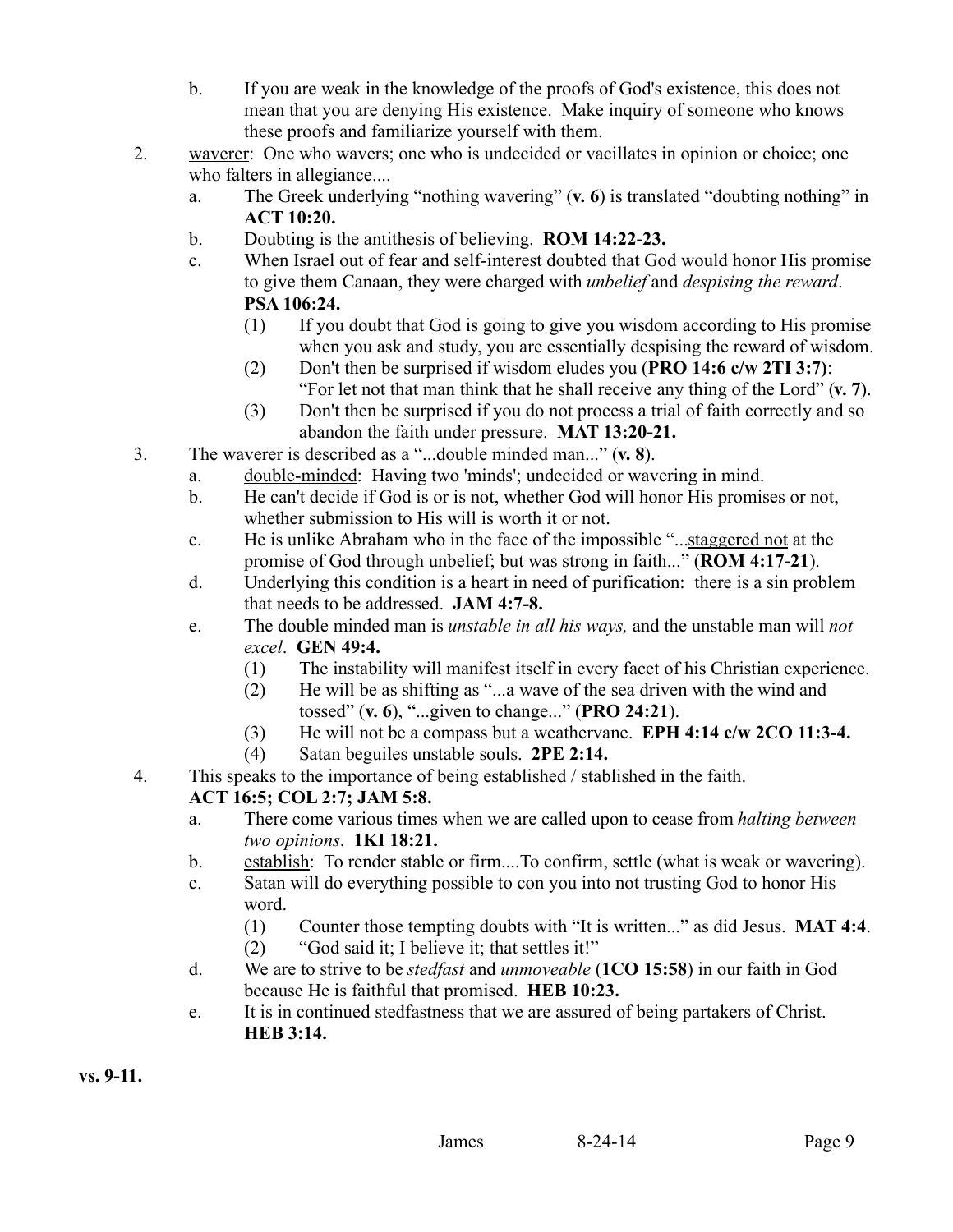- A. These verses set forth the practical outworking of **LUK 1:52**, the denial of class superiority or privilege among the true servants of God. Set forth here are the *rich poor* and the *poor rich.*
	- 1. The "brother of low degree" is a poor man by virtue of his contrast with "the rich."
		- (c/w **1CH 17:17**). Mind, though, that he is "a BROTHER."
	- 2. Rich and poor are "...altogether lighter than vanity..." (**PSA 62:9-10**).
	- 3. One has not more holiness or claim on God because of riches or poverty.
		- a. There is no respect of persons with God. **ROM 2:11.**
		- b. Partiality in judgment must not be shown to rich or poor. **LEV 19:15.**
		- c. God is no more partial to rich or poor than is the grave.
			- (1) "Pale death, with impartial step, knocks at the poor man's cottage and the palaces of kings." (Horace, *Odes, 1, 4*)
			- (2) *Mors sceptra ligonibus aequat* / Death blends the sceptre with the spade.
			- (3) (**LUK 16:22**) And it came to pass, that the beggar died, and was carried by the angels into Abraham's bosom: the rich man also died, and was buried;
	- 4. The obverse is also true: in Christ, one has no *less* holiness or claim on God because of poverty or riches.
- B. These verses counter the "gain is godliness" error which is the perverse disputing of corrupt, truth-less men. **1TI 6:5-6.**
- C. The Jewish Christians were decidedly astray in this area, showing partiality to the rich. **JAM 2:1-5.**
	- 1. One reason men do this is because of hopes of personal advantage. **JUDE 1:16.**
	- 2. Another reason for this is that "gain is godliness" error: the assumption that material prosperity implies one's superior spirituality and therefore preeminence among the saints.
		- a. Were not Abraham, Isaac, Jacob, Joseph, David and Solomon all men of high degree? Yes, but what about those others that are noted in **HEB 11:37-38**?
		- b. This equating of riches with godliness was so pervasive in the Jewish culture that Christ's disciples were once amazed that it was not truly so. **MAR 10:23-26.**
		- c. The "righteous" Pharisees deemed gold greater than God's temple. **MAT 23:16.**
	- 3. The irony is that they were *despising the poor* among themselves in deference to the very people who were their own chief oppressors. **JAM 2:6, 14-16.**
		- a. The Corinthians were by their profligacy *shaming* the "have nots." **1CO 11:22.**
		- b. (**PRO 17:5**) Whoso mocketh the poor reproacheth his Maker: and he that is glad at calamities shall not be unpunished.
	- 4. Contrary to the assumption that the men of high degree have some kind of inherent superiority in all things, Paul wrote, "...set them to judge who are LEAST ESTEEMED in the church" (**1CO 6:4**). The believer of low degree has as much right to vote in church matters as does the believer of high degree.
	- 5. In Christ, all false distinctions are forbidden. Partaking of Him knows nothing of national, racial, genealogical, social, financial, external or sexual barriers or classes.

# **GAL 3:28; 5:6; COL 3:11; 1TI 1:4; 6:2.**

- a. One may not have had the spiritual gift of tongues that another had and so was *unlearned* in that sense (**1CO 14:16**) but every bit as much a partaker of Christ.
- b. The *more feeble* and *uncomely parts* of the church body ALL drink of the Spirit, God tempering them together. **1CO 12:13, 21-25.**
- D. These Christians were also at strife among themselves through lust and *envy.* **JAM 4:1-5.**
	- 1. envy: The feeling of displeasure and ill-will at the superiority of (another person) in happiness, success, reputation, or the possession of anything desirable.
	- 2. *Envy and strife* walk with *confusion and evil works*. **JAM 3:16.**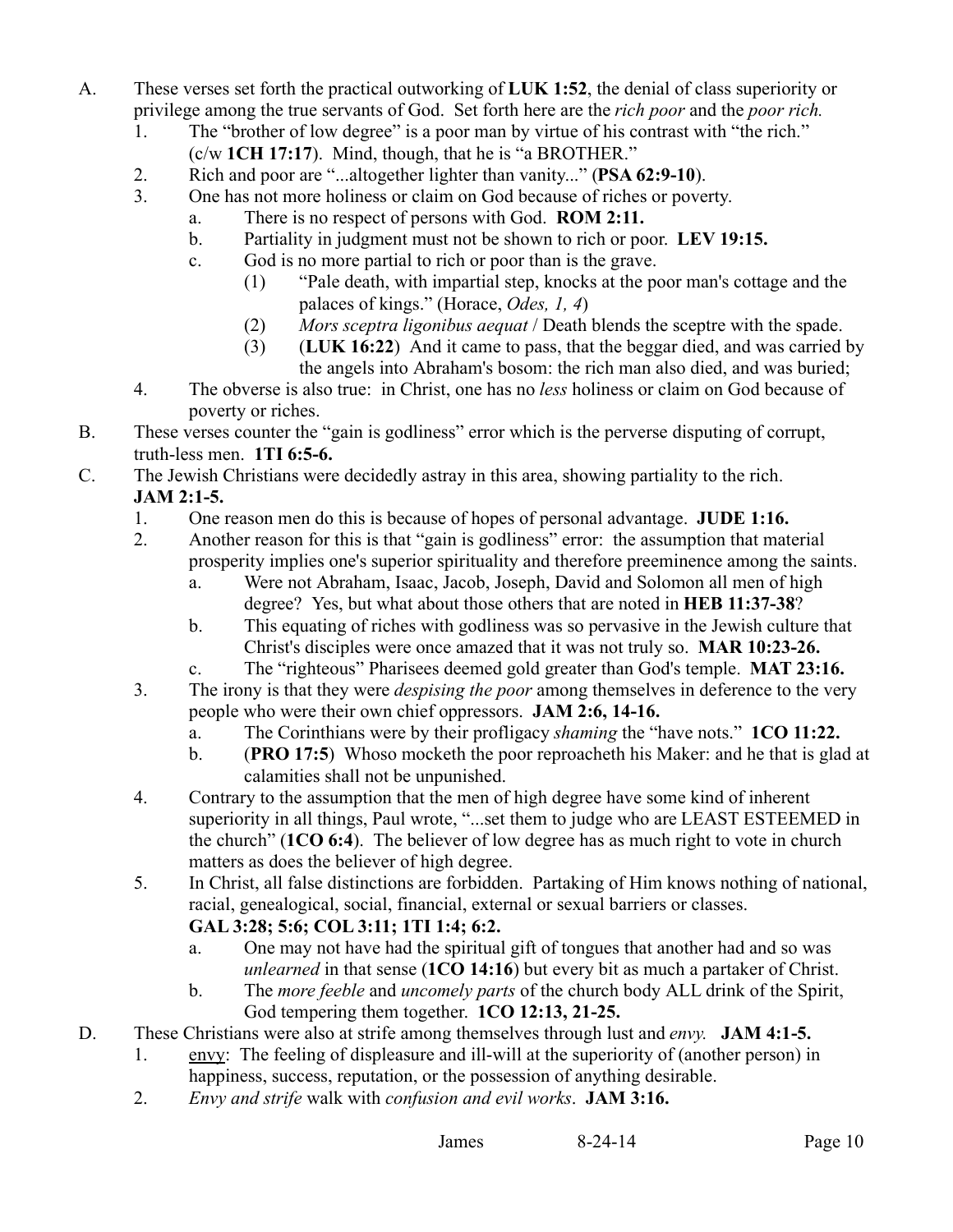- 3. (**PRO 27:4**) Wrath is cruel, and anger is outrageous; but who is able to stand before envy?
- 4. Few things destroy spiritual harmony and peace in a church as easily as envy.
- E. The wicked rich were financially exploiting their poor brethren, finding the Christian cause to be a fertile ground for covetous gain. **JAM 5:4 c/w 2PE 2:3.**
- F. Some were boasting about their commercial schemes. **JAM 4:13-16.**
	- 1. Mind the peripatetic mentality of the commerce-oriented crowd (**JAM 4:13**). Where was their allegiance to the assembly to which they were joined?
	- 2. The multiplying of Jewish churches "...throughout all Judaea and Galilee and Samaria..." (**ACT 9:31**) conveniently accommodated those who wanted the best of both worlds: they could transfer from church to church for commercial advantage while maintaining an outward propriety.
- G. Against the errors of class struggle, class preference, covetousness and envy, etc., James sets forth a better way in **JAM 1:9-11**.
	- 1. Remembering that James is dealing with the trials of faith / temptations that are to be *counted as joy* and *endured*. **vs. 1, 12.**
	- 2. Material wealth may be a trial of faith.
		- a. The trial may be a matter of one's attitude: will his wealth puff him up with pride and assumed power (**PRO 18:23**) or can he *condescend* (to come or bend down, so far as a particular action is concerned, from one's position of dignity or pride; to stoop voluntarily and graciously; to deign) *to men of low estate*? **ROM 12:16.**
		- b. The trial may be a matter of how he handles his wealth: will he hoard it or be willing to share it in an act of mercy to a genuinely poor brother? **JAM 2:13-17.**
		- c. The trial may be a matter of loss: has he really counted all things loss for Christ or will he cast off faith when hard times come? **PHIL 3:7 c/w HEB 10:34-35.**
		- d. It takes a good, honest heart to not be thwarted in faith by riches. **LUK 8:14-15.**
	- 3. Poverty may be a trial of faith.
		- a. The trial may be a matter of whether one will steal. **PRO 30:8-9.**
		- b. The trial may be a matter of envy or covetousness. **ROM 13:9.**
		- c. The trial may be a matter of faulty cost analysis: will one return to former folly because it seemed to pay better? **JER 44:18 c/w HEB 10:38-39.**
		- d. The trial may be a matter of faith and patience: will one labor patiently, honestly and diligently to build wealth (**MAT 25:19-20**), trusting God to honor his putting God's kingdom and righteousness first (**MAT 6:33**), or perhaps even waiting unto the coming of the Lord Jesus? **JAM 5:7.**
	- 4. Whether rich or poor, if one's *love* is money, evil follows. **1TI 6:9-10.**
	- 5. James is giving a lesson in learning contentment in *abundance* or *abasement*.

# c/w **PHIL 4:11-13**.

- a. One may be poor in stuff yet rich spiritually. **REV 2:9.**
- b. One may rich in stuff yet poor spiritually. **REV 3:17.**
- c. If you could only pick "a" or "b" above, pick "a."
- d. But James is setting forth a means whereby a believer may be rich spiritually and genuinely rejoicing whether he is materially rich or poor.
- 6. The poor should *rejoice in that he is exalted*. **v. 9.**
	- a. exalted: Raised up or set up on high; elevated.
	- b. He is raised up to heaven in Christ. **EPH 2:6-7.**
	- c. He is made to sit among princes. **PSA 113:7-8**.
	- d. He is a king and priest to God. **REV 1:6.**
	- e. He is rich in faith and an heir of the kingdom. **JAM 2:5 c/w 1CO 1:26-29.**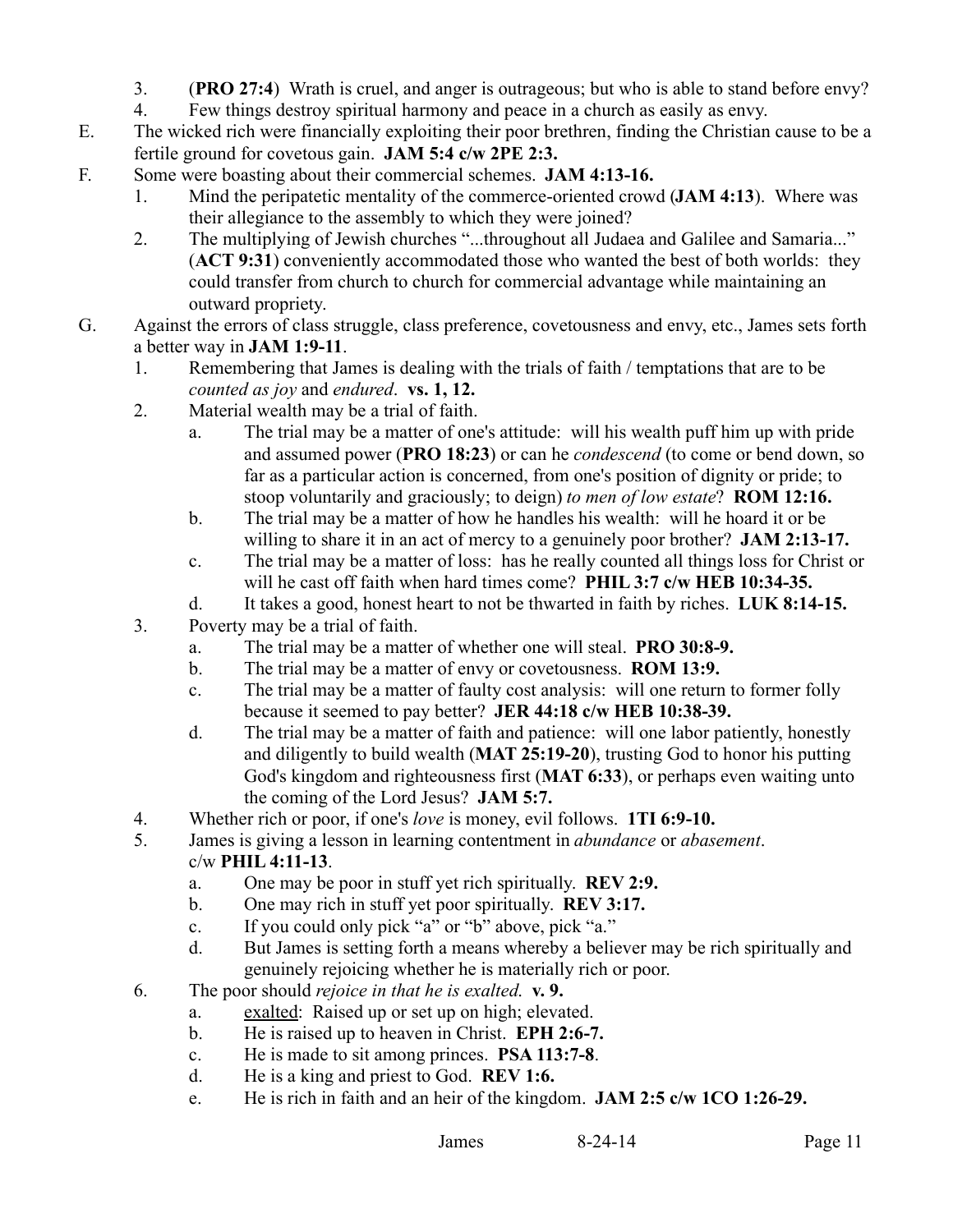- f. The true riches are not of this world. **LUK 16:11.**
- 7. The rich should rejoice *in that he is made low*. **v. 10.**
	- a. His riches might well have been a bar to his entering the kingdom. **MAR 10:23-25.**
	- b. His riches can do nothing for him in eternity (**PSA 49:17**). He has no advantage over the poor believer in that regard.
	- c. He and his riches are as ephemeral as grass. **vs. 10-11.**
	- d. He should rejoice to be humbled by these realities.
		- (1) He is made low if he becomes *little in his own sight*. c/w **1SAM 15:17.**
		- (2) God looks to the poor and contrite spirit. **ISA 66:2.**
		- (3) The poor in spirit possess the kingdom. **MAT 5:3.**
	- e. The rich who are not thus made low in this life have received all the consolation they shall ever receive. **LUK 6:24.**
- H. God's word is to be treasured more than the riches of this world since it endures. **1PE 1:24-25.**
- I. Unlike the grass and worldly riches, our heavenly inheritance does not fade away. **1PE 1:4.**
- J. Rather than strive for perishable riches, all should strive to be rich in faith and good works. **1TI 6:9, 17-19.**
- K. Only in such a spiritually-minded church may **PRO 22:2** be realized in peace.

#### **v.12.**

- A. James pronounces blessing upon those who *endure* temptation.
	- 1. bless: To declare to be supernaturally favoured; to pronounce or make happy. To pronounce words that confer (or are held to confer) supernatural favour and well-being.
	- 2. Mind the verb tense, "Blessed IS..." Though there is a *future* promised crown, the blessedness is *current*.
		- a. Compare this with **MAT 5:3-12.**
		- b. Note especially **MAT 5:10-12.** Those who are tried because of righteousness are blessed now and have expectation of future reward.
		- c. Mind that there are two groups of whom Jesus said, "...theirs is the kingdom of heaven" (**MAT 5:3, 10**): the *poor in spirit*, and those *persecuted for righteousness' sake*. Humble sinners who trust God for righteousness and suffer for their faith are particularly noted to possess the kingdom of heaven.
	- 3. Mind that *to bless* includes "pronounce or make happy."
		- a. James later says, "Behold, we count them HAPPY which endure..." (**JAM 5:11**).
		- b. The blessedness is not to the man who *is exposed to* temptation, but to the man who *endures* temptation.
			- (1) Many are exposed to temptation/trial but do not endure. **MAT 13:20-22.**
			- (2) The blessed man for whom the crown awaits is the man who fights the good fight of faith to the end. **REV 2:10.**
			- (3) The word here translated as *tried* (*dokimos*, SRN G1384) is everywhere else translated as *approved* (proved or established by experience). The approved believer is one who endures the trial. c/w **1CO 11:19.**
- B. There is a connection of elements here: the man (believer) who endures temptation is one who loves the Lord.
	- 1. One's love of the Lord is in question if his faith caves in under pressure. Which did he love more: the Lord or his own welfare?
	- 2. Love is KEEPING God's commandments. **JOH 14:15, 21.**
	- 3. This promise is not to such as give up on the keeping of God's commandments.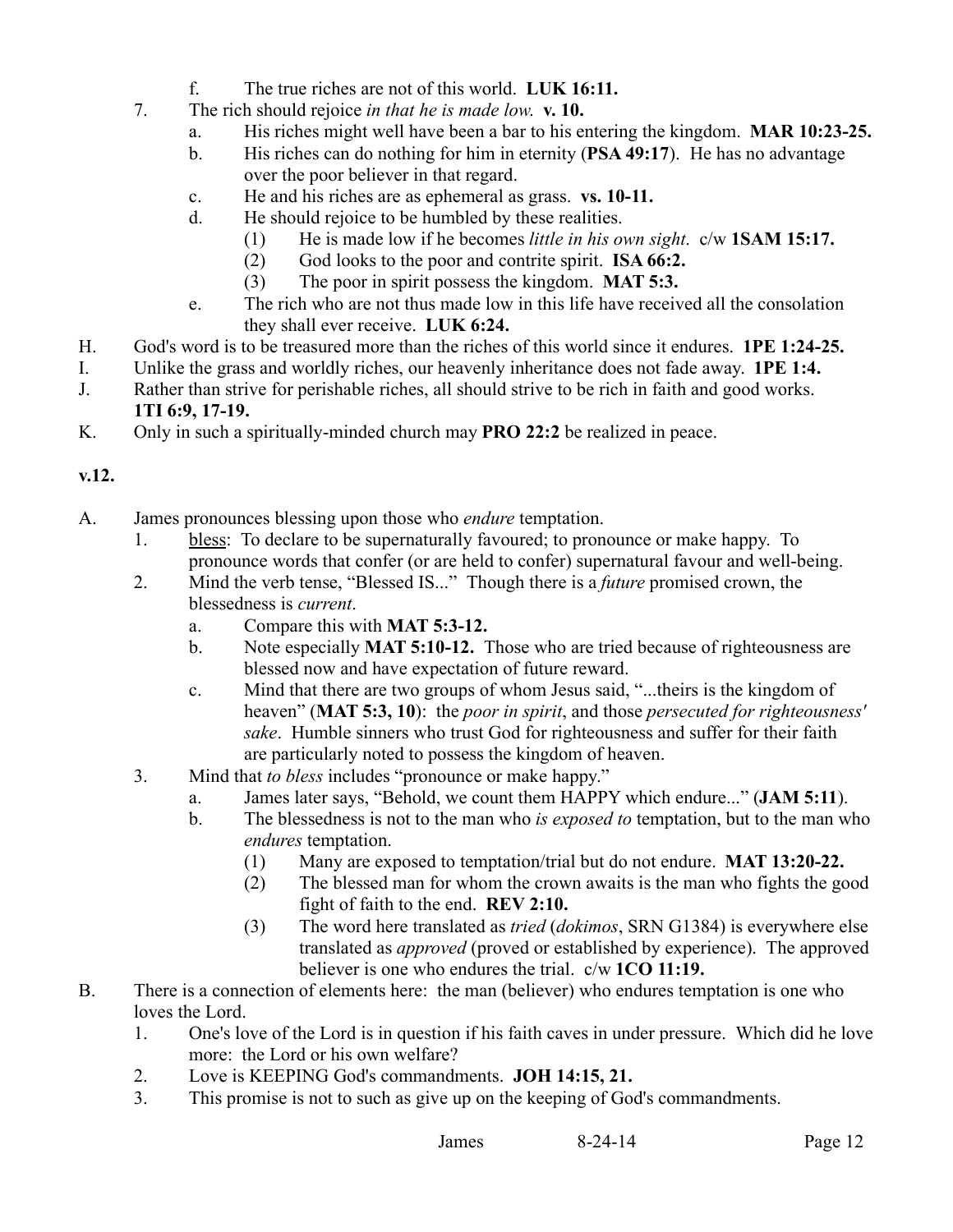- 4. Though Job was sorely tempted, he did not abandon faith. **JAM 5:11; JOB 13:15.**
- C. The blessing for the enduring believer is that a *crown of life* awaits a successful trial.
	- 1. crown: Something which occupies the position of a crown; the top or highest part of anything. *fig*. That which crowns anything; the crowning, consummation, completion or perfection.
	- 2. The crowning or perfection of a submitted life lived in faithful endurance of trials now is *everlasting life*. **MAT 19:29.**
	- 3. This crown will be received at Christ's appearing. **MAT 25:31-34, 46; ROM 2:5-7.**
	- 4. Everlasting life was secured by Christ for His elect. **JOH 17:3; 1JO 5:11.**
	- 5. Those who thus love the Lord show themselves to be the elect objects of His own purpose and grace which results in their glorification. **ROM 8:28-30 c/w 2TI 1:9.**
	- 6. This is a reward reckoned entirely of grace, not debt. The elect did nothing to earn it. **ROM 4:4; 6:23.**
- D. (**1CO 16:22**) If any man love not the Lord Jesus Christ, let him be Anathema Maranatha.

## **vs. 13-16.**

- A. Some had had weaknesses or failures in the pressures that James had just presented as being expected, enjoyable and endurable.
	- 1. The pressures were temptations in the sense of *trials of faith* as God had given Abraham. **GEN 22:1 c/w HEB 11:17.**
	- 2. The weaknesses or failures relative to those pressures would be temptations in the sense of *enticements to do evil*.
	- 3. James here shifts to counter any notion that since God authors the former kind (and is therefore responsible for them) that He also authors the latter kind (and is therefore responsible for them also).
- B. James is drawing clear lines between things that come from God above and things which do not.
	- 1. Enticements to do evil do NOT come from above.
	- 2. Sensual, carnal wisdom does NOT come from above. **JAM 3:14-15.**
	- 3. Every good and perfect gift, including divine wisdom, DOES come from above. **JAM 1:17; 3:17.**
	- 4. Our corrupt nature has a bent to pervert these simple facts: we naturally take credit for what good God alone has given us while holding Him responsible for the bad that we do. This is Adam's and Eve's legacy to their posterity. **GEN 3:6, 12.**
	- 5. (**PRO 15:24**) The way of life is above to the wise, that he may depart from hell beneath.
- C. God is not the source of moral evil. **1JO 2:16.**
	- 1. In this sense none can say, "...I am tempted of God..." (**v. 13**).
	- 2. "for God cannot be tempted with evil..." (**v. 13**).
		- a. God is uniquely and absolutely holy. **1SAM 2:2; 1JO 1:5.**
		- b. He abominates sin. **HAB 1:13; PSA 5:4-5.**
	- 3. "...neither tempteth he any man" (**v. 13**).
		- a. It never even enters His mind that men ought to sin. **JER 19:5.**
		- b. To make God the responsible source for temptation to sin is to equate Him with Satan who is the Tempter (**MAR 1:13**) and this equality is exactly what Satan desires! **ISA 14:14.**
	- 4. The culpability for yielding to temptation is NEVER God's; it is ALWAYS the creature's. **v. 14.**
		- a. It is by MAN that sin entered the world through Satan's temptation. **ROM 5:12.**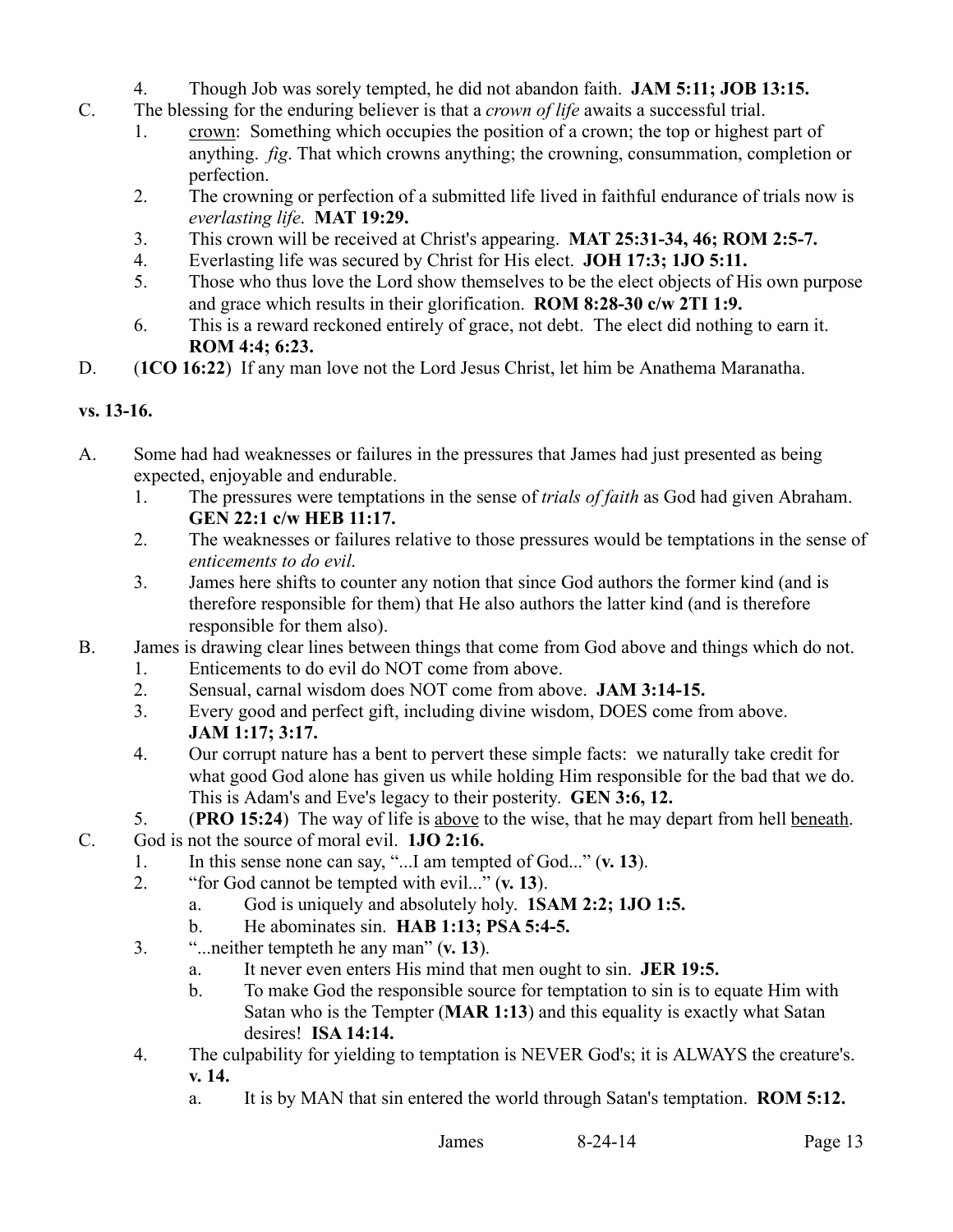- b. It is always MAN that is responsible for yielding to temptation and therefore suffering the consequences. **PRO 5:22-23; 19:3; ECC 7:29; GAL 2:18.**
- c. Sinners "...perish in their own corruption" (**2PE 2:12**).
- d. (**JAM 4:1**) From whence come wars and fightings among you? come they not hence, even of your lusts that war in your members?
- D. It is true that God has created all that gives occasion to sin.
	- 1. He created Lucifer (who became Satan, the tempting devil). **EZE 28:13.**
	- 2. He made man a morally accountable being with rational capacity to choose. **GEN 2:16-17.**
	- 3. He is the Lawgiver (**JAM 4:12**) and without Law there could be no sin.

## **1JO 3:4 c/w ROM 4:15.**

- a. The law was holy, just and good. **ROM 7:12-13.**
- b. The fault was not with God or His law but with man. **ROM 8:3; HEB 8:7-8.**
- E. The idea of making God responsible for temptation was posited by a poet and rebuffed by a poet.
	- 1. "I saw thy pulse's maddening play Wild send thee pleasure's devious way, Misled by fancy meteor ray, By passion driven: But yet the light that led astray

Was light from heaven."

(*The Vision*, Robert Burns)

2. "It could not be; no light from heaven Has ever led astray: Its constant stars to guide are given, And never to betray.

> When passion drives to wild excess, And folly wakes to shame, It cannot make the madness less To cast on heaven the blame.

The light that seemed to shine on high, And led thee on to sin, Was but reflected to thine eye From passion's fire within.

O spurn the guilty thought away! Eternity will tell, That every light that led astray Was light that shone from hell." (Rev. James D. Burns)

- F. If God is the source of temptation to do evil, then it could be argued that when one yields to the temptation, he is actually doing God's will.
	- 1. If one is doing God's will, why would He find fault? **ROM 3:5**.
	- 2. If one is doing God's will, he "...abideth for ever" (**1JO 2:17**). Sin, therefore, is as much an evidence of eternal life as faith and righteousness.
	- 3. One might even say, "...Let us do evil, that good may come..." (**ROM 3:8**).
		- a. Sin does NOT work for one's good. It is NOT one of those things that "...work together for good to them that love God..." (**ROM 8:28**).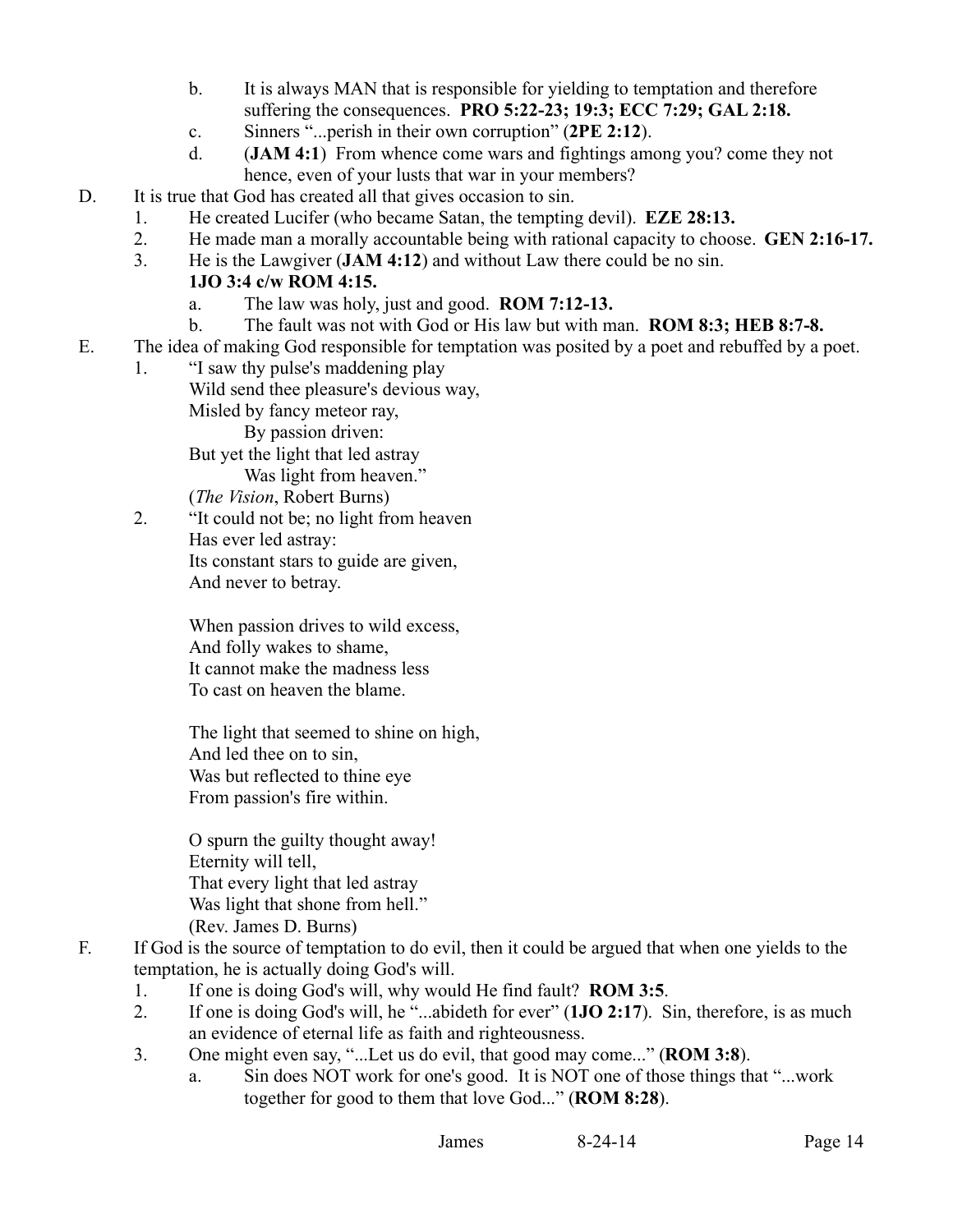- b. Sin separates one from God. **ISA 59:2.**
- c. Sin withholds good things from us. **JER 5:25.**
- d. The flesh and the spirit are "...contrary the one to the other..." (**GAL 5:1**7).
- e. (**ISA 5:20**) Woe unto them that call evil good, and good evil; that put darkness for light, and light for darkness; that put bitter for sweet, and sweet for bitter!
- G. Temptation is owing to one being "...drawn away of his own lust, and enticed" (**JAM 1:14**).
	- 1. Being drawn away implies deception. **JOS 8:16.**
		- 2. This is the very nature of carnal lusts: they are deceitful. **EPH 4:22.**
		- 3. entice: To stir up; incite, instigate (to a course of action); also to provoke (to anger). *Obs.* 2. To allure, attract by the offer of pleasure or advantage; *esp.* to allure insidiously or adroitly.
			- a. allure: To attract by the offer of some advantage or pleasure; to tempt by something flattering or acceptable; to entice; to win over.
			- b. insidious: Full of wiles or plots; lying in wait or seeking to entrap or ensnare; proceeding or operating secretly or subtly so as not to excite suspicion; sly, treacherous, deceitful, underhand, artful, cunning.
			- c. Satan is *full of wiles*; he has many *fiery darts* (**EPH 6:16**) of lust burning in us.
		- 4. This is how sin overcomes us: it has an ally in the flesh (lust) that deceives us into seeing and preferring the perceived advantage of yielding.
			- a. A temptation to sin would have no power to entice us if we had no lust for the thing presented in the temptation.
			- b. Jesus Christ alone could say that Satan "...hath nothing in me" (**JOH 14:30**).
			- c. NOTE: The enticement may be presented as something that satisfies a genuine human need: perhaps hunger, security, housing, love, sex, significance, etc.
				- (1) Our needs do not determine the rightness or wrongness of an action.
				- (2) Our God determines the rightness or wrongness of an action by His law.
				- (3) Our God knows our needs/cares and requires us to seek satisfaction by right priorities and actions. **MAT 6:31-33.**
				- (4) Our God is able to "...supply all your need according to his riches in glory by Christ Jesus" (**PHIL 4:18**).
				- (5) It was by a foolish independence from God for the sake of human need and desire that Satan beguiled Eve. **GEN 3:6.**
		- 5. The image here set forth in **vs. 14-15** is as the strange woman who entices a man into sexual sin. **PRO 7:6-23.**
			- a. Lust is as dangerous as a harlot who offers pleasurable "advantages."
			- b. "He goeth after her straightway..." (**PRO 7:22**) c/w "...led away with divers lusts..." (**2TI 3:6**).
			- c. Corrupt men in general know full well how to "...allure through the lusts of the flesh..." (**2PE 2:18**).
- H. It is NOT a sin to be tempted or feel a lust.
	- 1. If that were the case, then Christ was a sinner. **HEB 4:15.**
	- 2. The sin occurs when the lust draws us away from what is right and we become enticed, the point where we are *stirred up and attracted to action* by the sinful proposition.
	- 3. This is the womb of sin: the evil concupiscence (vehement desire) in the lusts of the heart. **MAT 5:28.**
	- 4. Lust has conceived at this point, per **v. 15.**
	- 5. What follows is sin and death. **v. 15.**
	- 6. This is why it is critical to not indulge lust since it will draw the soul away into sin.